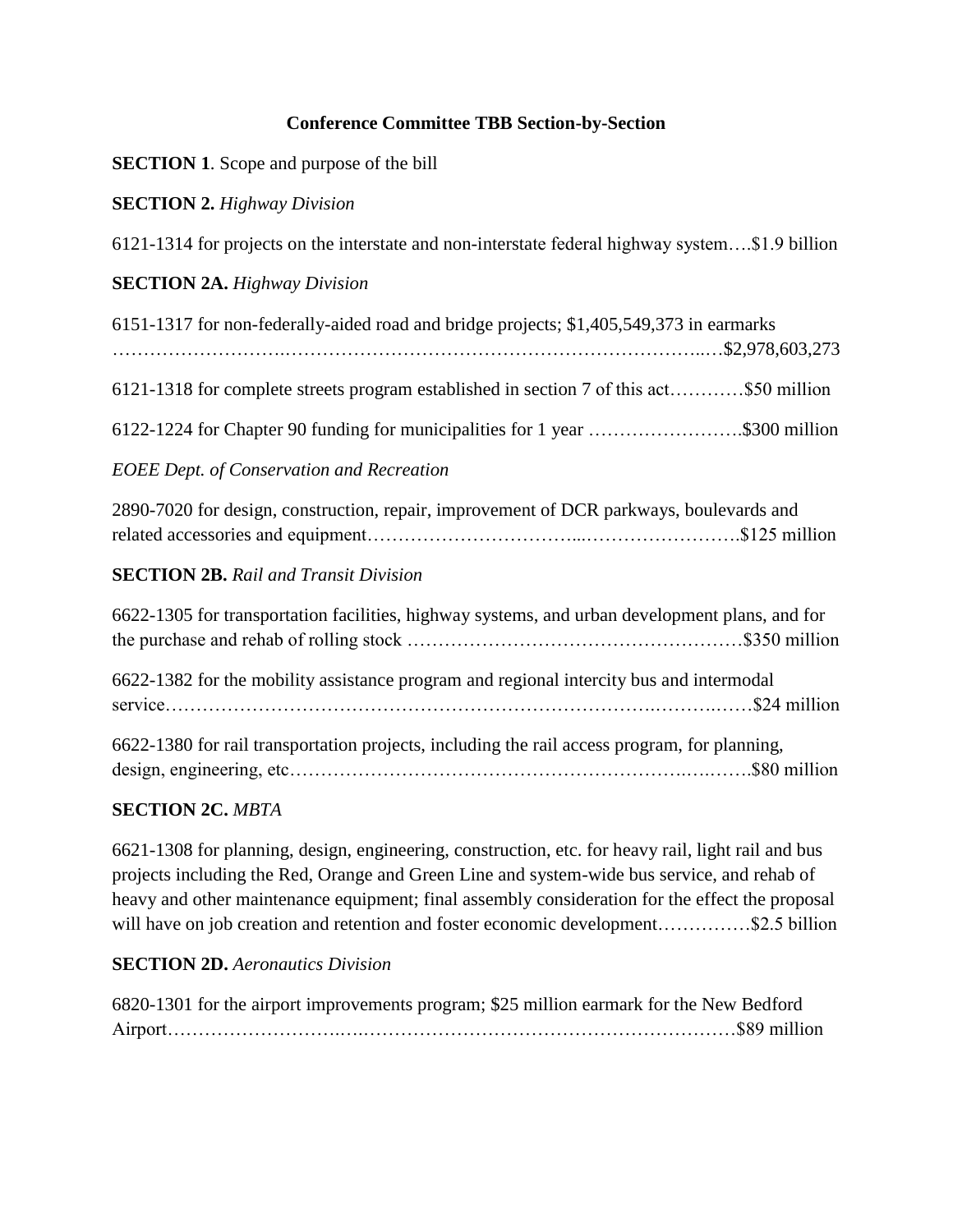## **SECTION 2E.** *RMV*

6420-1317 for RMV modernization and improvements; RMV to obtain an assessment for IV&V and independent project management oversight for the RMV modernization and improvement program …..……………………………………………………………………………\$63 million

## **SECTION 2F.** *Rail and Transit Division*

| 6622-1381 South Coast Rail including \$100 million mitigation earmark via the mitigation     |  |
|----------------------------------------------------------------------------------------------|--|
|                                                                                              |  |
| 6622-1383 South Station; earmark for \$25 million for South Boston Waterfront                |  |
| 6622-1384 Springfield to Worcester, Boston to Cape Cod, Pittsfield to NYC rail               |  |
| 6622-1385 for the implementation of the Knowledge Corridor Rail Line service                 |  |
| 6622-1386 for updating the Draft Environmental Impact Statement & Report for the North South |  |

#### **SECTION 2G**. *MDOT Office of the Secretary*

6720-1307 for information technology expenses and development of an asset management system; \$5 million earmark for technology upgrade and intelligent transportation systems upgrades in Boston ……………………………………………………...………….\$146.5 million

**SECTION 3.** Inserts new Chapter 90 reform to Chapter 6C, Section 4 of MGLs preventing munis from carrying forward more than 50% of allocated funds year to year unless they submit to DOT a 5-year spending outline.

**SECTION 4.** Inserts to Chapter 6C, Section 4 of MGLs, prelim notice for Chapter 90 funds to munis no later than March  $1<sup>st</sup>$  of every year.

**SECTION 5.** Requires the annual MassDOT report on fiscal year projects to be made available on the department's website.

**SECTION 6.** *Utility Relocation Reimbursement*

**SECTION 7***.* Amends the definition of "design-build-finance-operate-maintain" as it relates to Public-Private Partnerships.

**SECTION 8.** *Retainage.* Makes retainage optional in contracts so that MassDOT can opt out and be in compliance with Federal laws.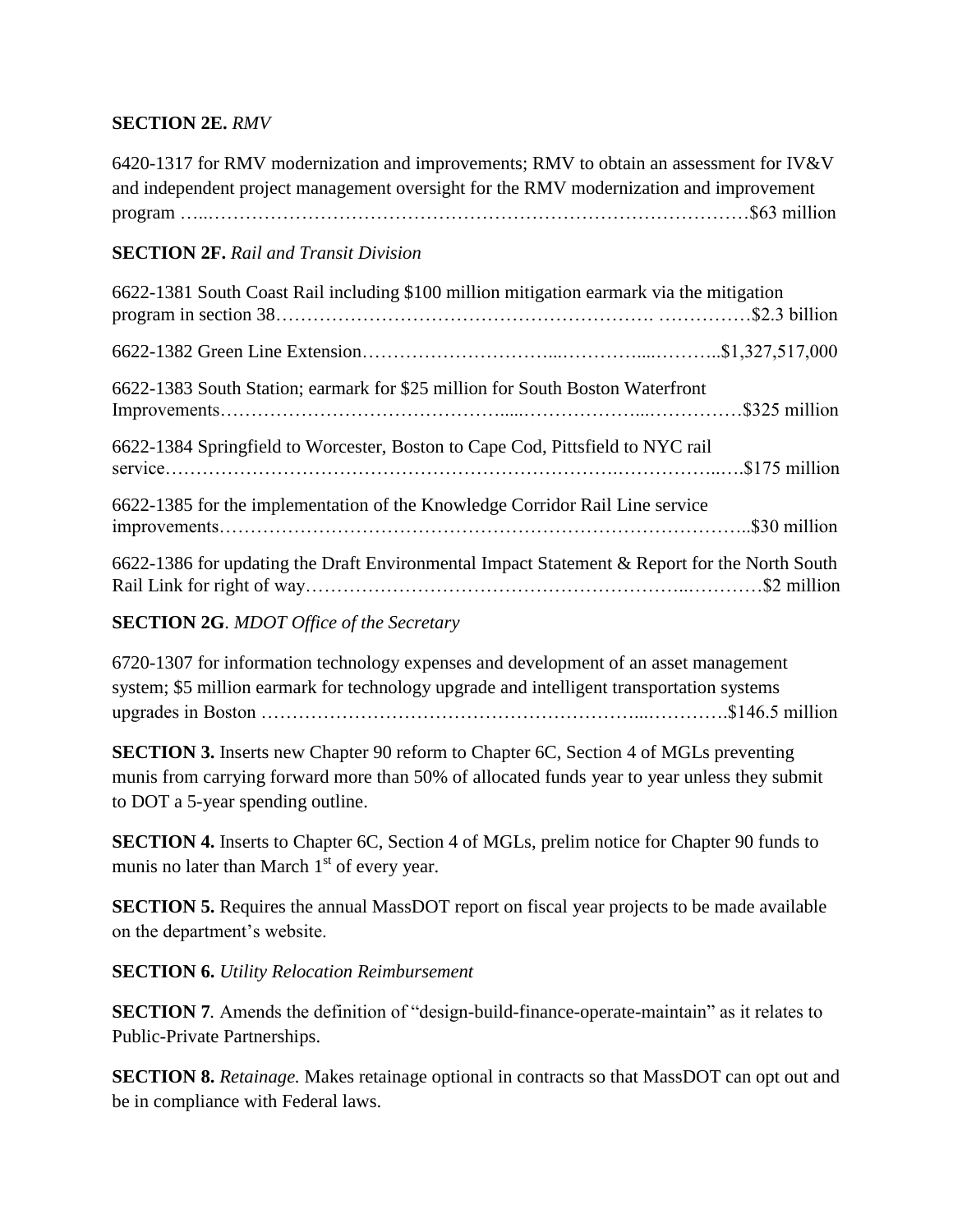**SECTION 9.** *Complete Streets Program*. Separate chapter of the GLs to encourage munis to regularly and routinely include complete streets design elements and infrastructure on locally funded roads. Certified munis will be eligible to receive funding. Creates an Advisory Committee to assist in the development of rules, regs, and guidelines for the program. Department submit a report on the progress of the program by April  $1<sup>st</sup>$  every year, and will be available on the website.

**SECTION 10.** *Fare Evasion*. Doubles the fines for evading to pay on the MBTA and Commuter Rail.

**SECTION 11.** Requires MassDOT to make preliminary and final itemized budget available on the website.

**SECTION 12.** *Steamship Authority*. Increases the bond limit from \$75 million to \$100 million.

**SECTION 13-15.** *South Boston Land Transfer*. Amends certain subsections of 2010 legislation (Section 6 of Chapter 153 of the acts of 2010) that authorized the transfer of certain parcels owned by the MBTA and DCR to Massport, to specify that the MBTA would receive fair market value compensation for the transfer of the parcels. It is estimated that this law change will result in additional \$6-7M in one time revenue for the MBTA. Massport started discussions with MBTA staff in 2009 about the transfer of several parcels from the MBTA to Massport for the purpose of securing the right-of-way on which Massport plans to construct a portion of the planned Conley Terminal Dedicated Freight Corridor (CTDFC). The 2010 legislation did not include provisions that the MBTA would be compensated for this transfer.

**SECTION 16.** Directs the State Treasurer to issue bonds for amounts authorized in section 2, 2B, 2C, 2D, 2E, 2F, for a term not to exceed 30 years, payable not later than June 30, 2049.

**SECTION 17.** Directs the State Treasurer to issue bonds for amounts authorized in items 6121-1317 (highway division with earmarks), 6121-1318 (complete streets program), 2890-7020 (DCR) of section 2A for a term not to exceed 30 years, payable not later than June 30, 2049.

**SECTION 18.** Directions the State Treasurer to issue bonds for amounts authorized in item 6122-1224 (Chapter 90) in section 2A for a term not to exceed 20 years, payable not later than June 30, 2039.

**SECTION 19.** Directs the State Treasurer to issue bonds for amounts authorized in section 2G (DOT IT) for a term not to exceed 10 years, payable not later than June 30, 2029.

**SECTION 20.** Allows the Treasurer to issue special obligation bonds for the amount authorized in section 2C and 2F (heavy & light rail, bus projects, South Coast Rail, Green Line extension, South Station, Springfield-Worcester/ Boston-Cape/ Pittsfield-NYC, Knowledge Corridor, NS Rail Link). Requires the Governor to take into account prevailing market conditions, ratings, and trust agreements and/or credit enhancement agreements.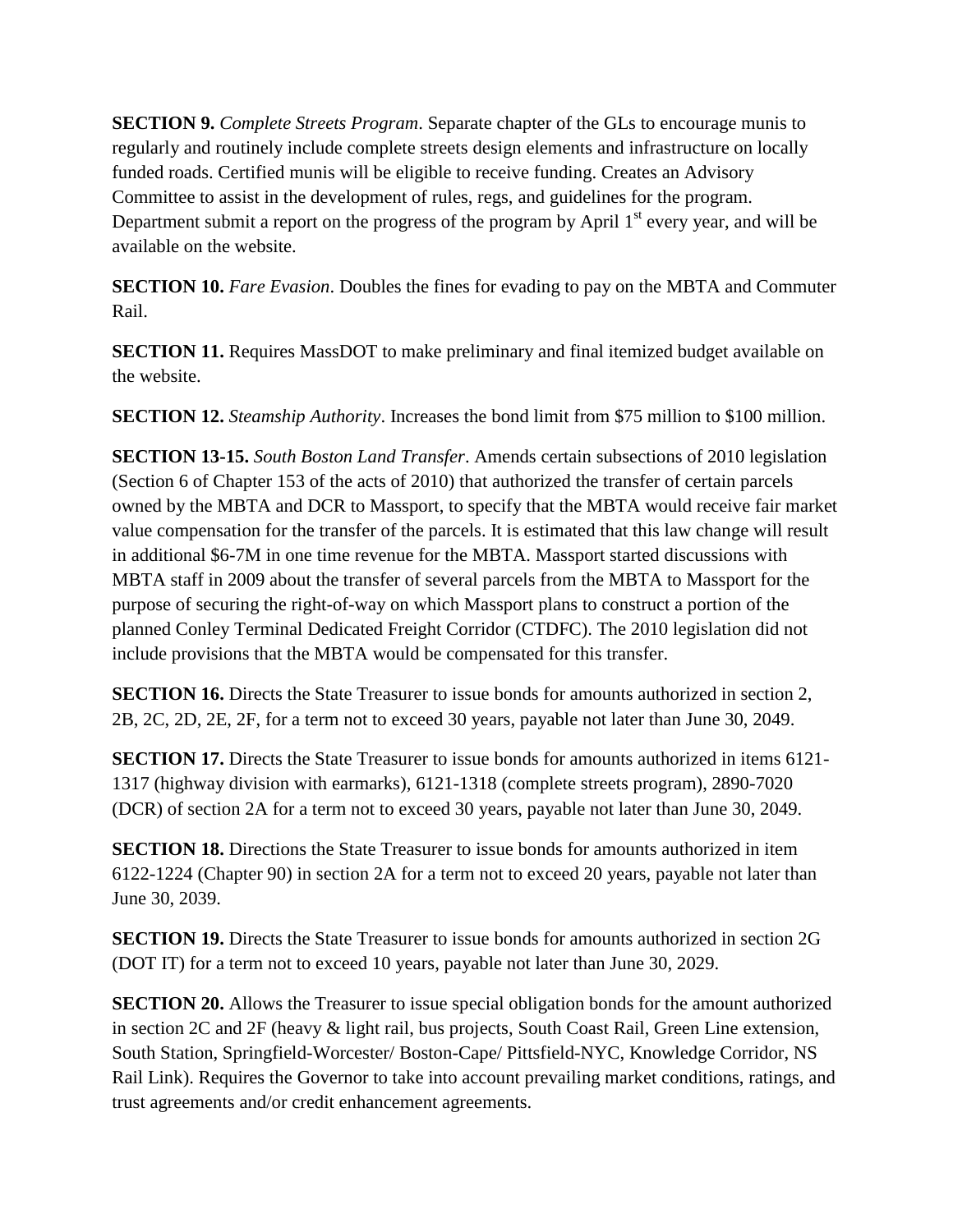**SECTION 21.** Authorizes DOT to enter into contracts with other appropriate federal, state, local, and regional public agencies or authorities, in order to carry out the purposes of this act.

**SECTION 22.** *Eligible Projects*. (a) Lists types of projects eligible for funding under this act. Planning for projects funded by sections 2 and 2A shall give consideration for bicycle and walking use as well as environmental and other issues (water supplies, traffic, school zones, housing). (b) Funds authorized in section 2A shall be subject to Chapter 718 of the Acts of 1956, the first paragraph of section 6, and Sections 7 and 9. (c) Authorizes DOT to use funds to acquire land via eminent domain for parking and van-type vehicles for use as multi-passenger, commuter-driven carpools and high occupancy vehicles (including water taxi). (d) Authorizes DOT to enter contracts or agreements with cities to mitigate effects of projects under this act; and to undertake additional transportation measures in the city and enter contracts or agreements with public groups to implement them. DOT may provide funding to these groups, without prior expenditure, to carry out agreements insofar as the DOT certifies to the comptroller the amount advanced and that money not expended are credited to the account of the DOT. DOT shall report to House and Senate Committees on Ways and Means regarding transfers completed. Report to House and Senate Ways and Means.

**SECTION 23.** Authorizes DOT to take actions to secure federal highway or transportation assistance under Title 23, the Surface Transportation Act of 1987, Pub. L. 100-17, the Intermodal Surface Transportation Efficiency Act of 1991, Pub. L. 102-240, the Transportation Equity Act for the 21st Century, Pub. L. 105-178, the Safe, Accountable, Flexible, Efficient Transportation Equity Act: A Legacy for Users, Pub. L. 109-59, Implementing Recommendations of the 9/11 Commission Act of 2007, Pub. Law 110-53, and subsequent legislation.

**SECTION 24.** *DOT Environmental Precautions*. Defines "bridge" and exempts bridge projects of the DOT and MBTA from the requirements of MGL Chapter 30, sections 61, 62A – 62I and MGL Chapter 91, and MGL Chapter 131, section 40. However, if the project requires a mandatory environmental impact report under 301 CMR 11.00, then MGL Chapter 30 section 61 and sections 62A-62I apply and the work shall be subject to the requirements of DOT's Stormwater Handbook and section 401 of the Federal Clean Water Act; if a bridge crosses over a railroad right-of-way or tracks, DOT shall seek the opinion of the railroad company; and if a flagman is needed, the railroad company shall provide the flagman.

**SECTION 25.** *Reauthorization*. Unexpended balances of all capital accounts authorized in previous bond bills (chapter 86 of the acts of 2008, chapter 233 of the acts of 2008, chapter 303 of the acts of 2008, chapter 10 of the acts of 2011, chapter 133 of the acts of 2012, and chapter 242 of the acts of 2012) which would otherwise revert on 6/30/13 but are necessary to fund obligations for FY14 are reauthorized through 6/30/14.

**SECTION 26.** *Price Adjustment Clause*

**SECTION 27.** *Quincy Center Station Redevelopment Program.*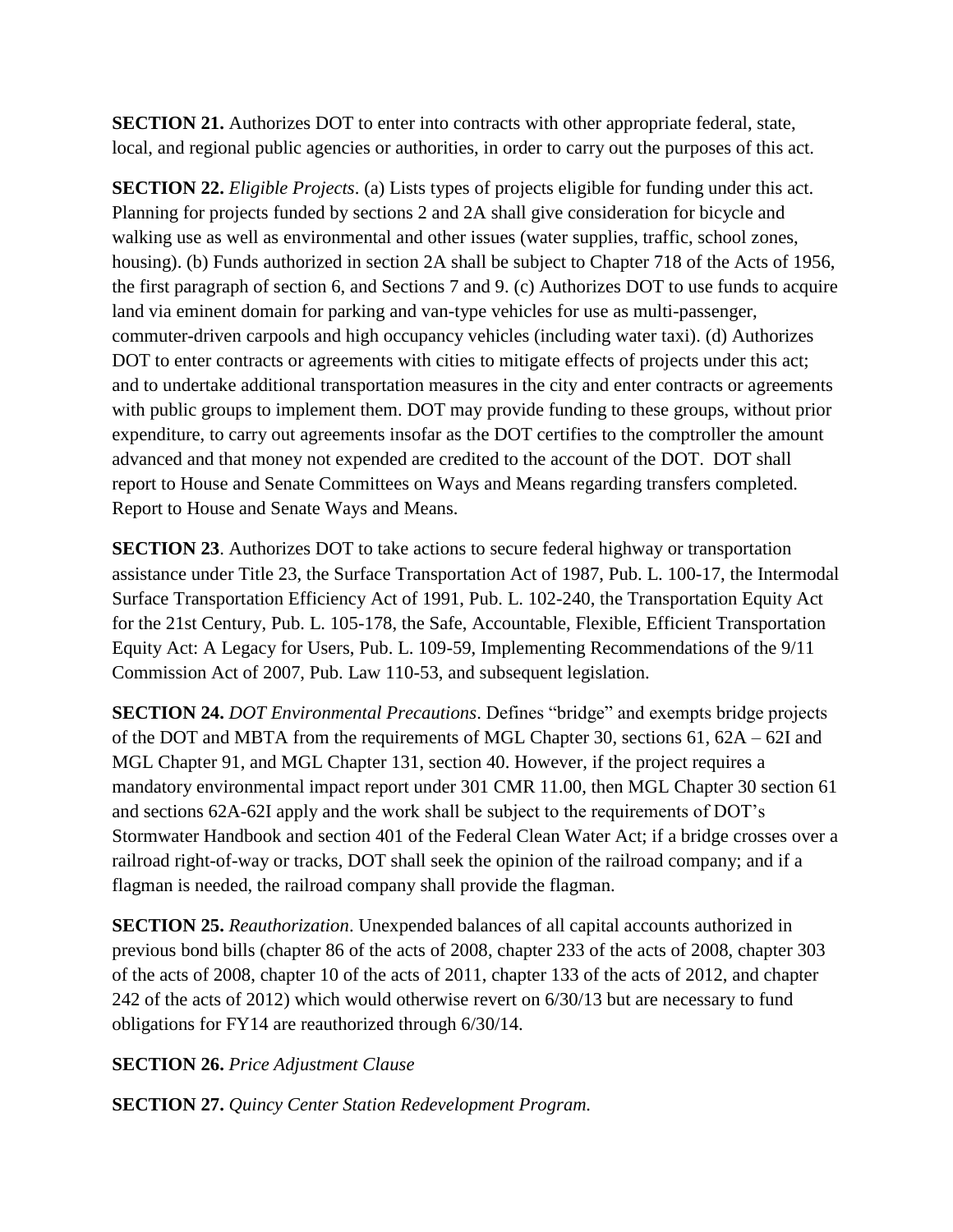### **SECTION 28.** *Charlestown Maritime Area Designation.*

**SECTION 29**. *New Bedford State Pier*. Directs the secretary of transportation and the secretary of energy and environmental affairs to jointly submit a report regarding the capital and operating needs of the New Bedford State Pier by August 15, 2014.

**SECTION 30.** *MPO Commission*. Metropolitan Planning Organization Special Commission to study: (1) the current metropolitan planning organizations' process; (2) potential ways to simplify and streamline the administration and project selection process; (3) ways to better coordinate between regional metropolitan planning organizations; (4) the potential for the creation of sub-regions; and (5) best practices and models from other states' regional planning organizations. Commission report by October 31, 2014 and made available on the website.

**SECTION 31.** Designates South Station to be named "The Governot Michael S. Dukakis" Transportation Center at South Station."

**SECTION 32.** *North South Rail Link*. Instructs DOT, Turnpike Authority and MBTA to conduct a study to ID and map the necessary right of way to allow for the construction of the proposed North South Rail Link.

**SECTION 33.** Requires MassDOT's report to the Legislature on their activities to be made available on the website.

**SECTION 34.** *Regular Reporting Required*. The Secretary of ANF and the Secretary of Transportation shall submit a report on the progress of any projects funded through this legislation and included in the DOT 5-year CIP to the House and Senate Clerks, the House and Senate Committees on Ways and Means, and the Senate and House Chairs of Bonding, Capital Expenditures and State Assets. Report shall include the previous year planned spending, previous year spending, current year planned spending, current year spending to date, original estimated total project cost, project description and location of the project. The report shall be submitted June 30 and December 31 of each year for 8 years after the effective date of this Act. The report must be made available on the website.

**SECTION 35.** *Terms Bill Language.* All bond terms shall be 30 years unless otherwise specified; all bonds shall be payable not later than June 30, 2049, as recommended by the Governor in a message to the general court dated March 3, 2014.

**SECTION 36**. Allows the MBTA to acquire land, develop, construct and maintain permanent transit storage and repair facility at or within 2 miles from the Arborway yard.

**SECTION 37.** Allows MassDOT to purchase land for phase II of state highway route 57 project in Agawam.